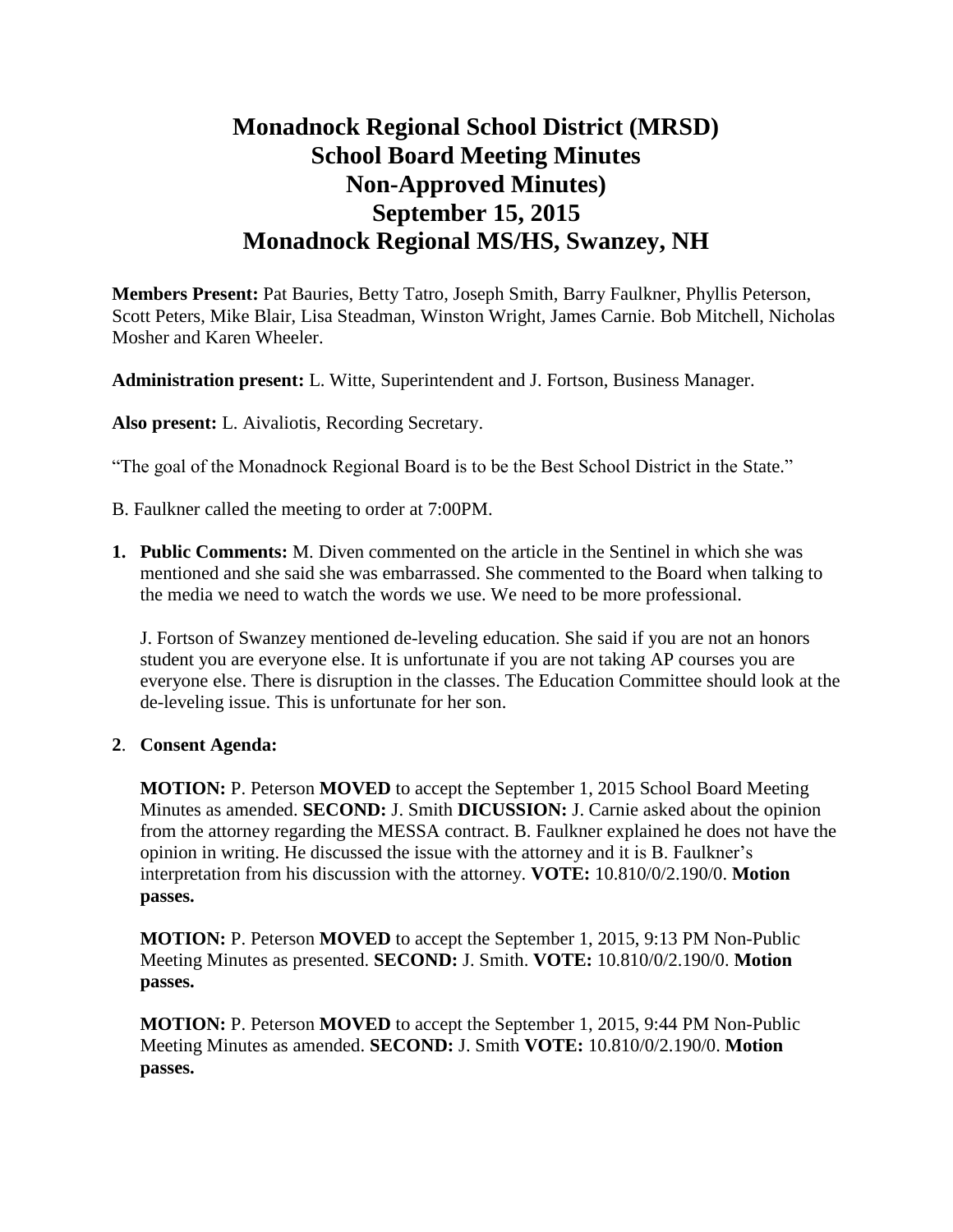**MOTION:** P. Peterson **MOVED** to accept the September 1, 2015 School Board Meeting Minutes as amended. **SECOND:** J. Smith. **VOTE:** 120.810/0/2.190/0. **Motion passes.** 

### **3. Student Government Report:** There is no report.

## **4. SUPERINTENDENT REPORT:**

 **a. BUSINESS MANAGER'S REPORT:** J. Fortson passed out financial information on all of the Before and After School Programs in the District. She is asking the Board to allow the Chair and the Vice Chair to sign in order to withdraw \$43,197.29 from the account. **MOTION:** J. Smith **MOVED** to authorize the Board Chair and the Vice Chair to **s**ign on behalf of the Board for the withdrawal in the amount of \$43,197.29 for the Before and After Program. **SECOND:** W. Wright. **DISCUSSION:** S. Peters asked why the cover page has various amounts. Why are the values so different with the schools? J. Fortson said they all have grants and they decline each year. There is no charge for the Middle School program. We want to keep the kids here and engaged. **MOTION:** P. Peterson **MOVED** to postpone the vote until after the Superintendent Report in order to review the information. **SECOND:**  K. Wheeler. **VOTE:** 12.787/0/.214/0. **Motion passes.** 

**b. Warrant Articles-Update:** J. Fortson explained the Mt. Caesar renovations cannot be expended until July 1. Over the summer 8 rooms in the MS/HS had asbestos removed and were painted. They have looked at the stage at the MS/HS it is in need of repair. The remaining funds will be used for the stage repair. Phase One of the Mt. Caesar renovations will be the engineer and the architect. The project will go out to bid in the winter and the renovations will begin in the summer. There is a Before and After warrant article with about \$67,000.00 left and a fuel warrant article in the amount of \$5,000.00. The MESSA and the Specialists contract amounts are in the operating budget. The Expendable Trust Warrants have a 3 year period. One account has a remainder of \$5,700.00 which will be returned to the taxpayers. N. Mosher would suggest a trust to allow the hiring of staff member or members if we are short. J. Fortson explained the Special Education Expendable Trust allows hiring if needed. The other option is to hold an Emergency Meeting and ask the voters to hire new staff.

**c. High School Division Leaders-Report Update:** L. Witte explained L. Kalloger and the Division Leaders are not able to attend this meeting and would like to reschedule. She passed out the fall newsletter from ACES. She handed out the enrollment report as of today. The total number is now 1713 down from 1800 on the first day of school. M. Blair would like information on who might have gone to a Charter School or such.

**d. Correspondence and Announcements:** L. Witte reported the Smarter Balance Assessment results will be out in November to the public. She has met with the administration on what the Dept. of Ed. did release. They are the preliminary results. We are training the teachers for what is on the test. She attended the MS/HS Open House it was well attended. The HS held a mini college fair. NH schools attended the fair. Homecoming and Husky Hoopla are this weekend. The Band of Education and the bon fire will happen on Friday and the parade and the football game will happen on Saturday. K. Stone will host a coffee roundtable discussion on Sept. 23. Mt. Caesar will be passing out cards to the students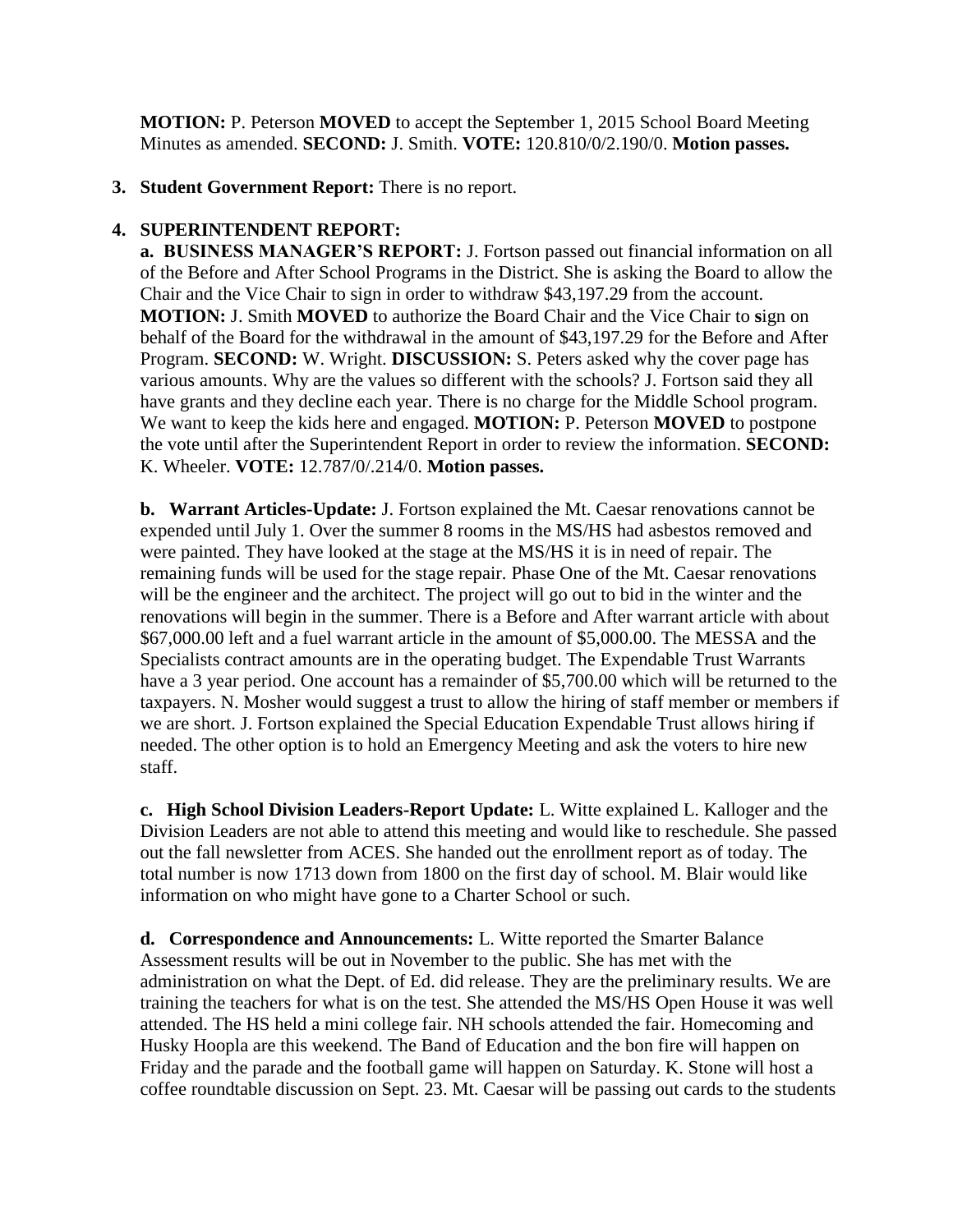when they demonstrate respect toward others. A student from Mt. Caesar has come up with a regular spirit day for the rest of the year. Cutler will have a poster contest. What does respect mean to you is the poster theme. The community will vote. Gilsum will write and perform their school song. The students will demonstrate their school work to guide the student conferences. L. Witte explained there was a grant in the amount of \$1,468.00. **MOTION:** L. Steadman **MOVED** to allow Gilsum to receive a grant in the amount of \$1,468.00 from the Fuel up to Play 160 grant. **SECOND:** W. Wright. **VOTE:** 13/0/0/0. **Motion passes.** 

L. Witte will update the public on the results from the Smarter Balance Results. She will discuss a timeline, events and how to promote it. She passed out the fundraiser calendar and information on field trips. **MOTION:** P. Peterson **MOVED** to allow L. Streeter and the members of the French Class to travel to France on April 15-26, 2016. **SECOND:** W. Wright **DISCUSSION:** S. Peters is concerned with one chaperon and 15 students. L. Witte said the group will travel with Keene students and chaperons and they will have the host families also for adult supervision. J. Carnie would like to know the expectation of making up the work being missed. N. Mosher is concerned there is not appropriate adult to student ratio. **Friendly amendment** to allow the French Trip with the 2 missed school days regardless of the previous policy. **VOTE:** 13/0/0/0. **Motion passes. MOTION:** L. Steadman **MOVED** to refer this to the Policy Committee to review the stipulations of traveling during school. **SECOND:** B. Mitchell. **VOTE:** 11.122/1.121/.757/0. **Motion passes. MOTION:** P. Peterson **MOVED** to allow the 6<sup>th</sup> graders in the District to attend an out of state Ecology trip to Maine on May 9-May 13, 2016. **DISCUSSION:** J. Fortson said the District usually gives \$6,600.00 toward the trip and that will be paid out of the transportation savings. M. Szymcik spoke in support of the field trip. **MOTION:** J. Carnie **MOVED** to amend the motion and allow the trip at no cost to the District. **Amendment fails for a lack of a second.**  J. Carnie commented the program is great, we were told there is no cost to the District. He would like to see a report on the District's portion prior to the trip. B. Faulkner stated this is an administrative issue and will be added to the motion. **VOTE:** 13/0/0/0. **Motion passes.** 

J. Fortson explained the ACES information which the Board reviewed. Vote for the withdrawal of \$43,197.29 from the Before and After Expendable Trust. **VOTE:** 13/0/0/0. **Motion passes.** 

**5. BOARD CHAIR REPORT:** B. Faulkner commented on the good press regarding Gabriella Schmidt and the water filling station at Emerson.

#### **6. SCHOOL BOARD COMMITTEE REPORTS:**

**6a. Budget Committee:** B. Mitchell reported the committee has not met and will be meeting on Sept. 22, 2015.

**6b. Community Relations Committee:** M. Blair reported the committee met this evening and discussed a plan for the website. They discussed the Suggestion Box tool. N. Richardson will draft what it will look like. The CRC will develop and present it at the October 6, 2015 meeting and implementation if approved in November. The number one form of communication coming out of the survey is email. The challenge is to keep and maintain PowerSchool. Get the message out to use the parent portal to use email as means of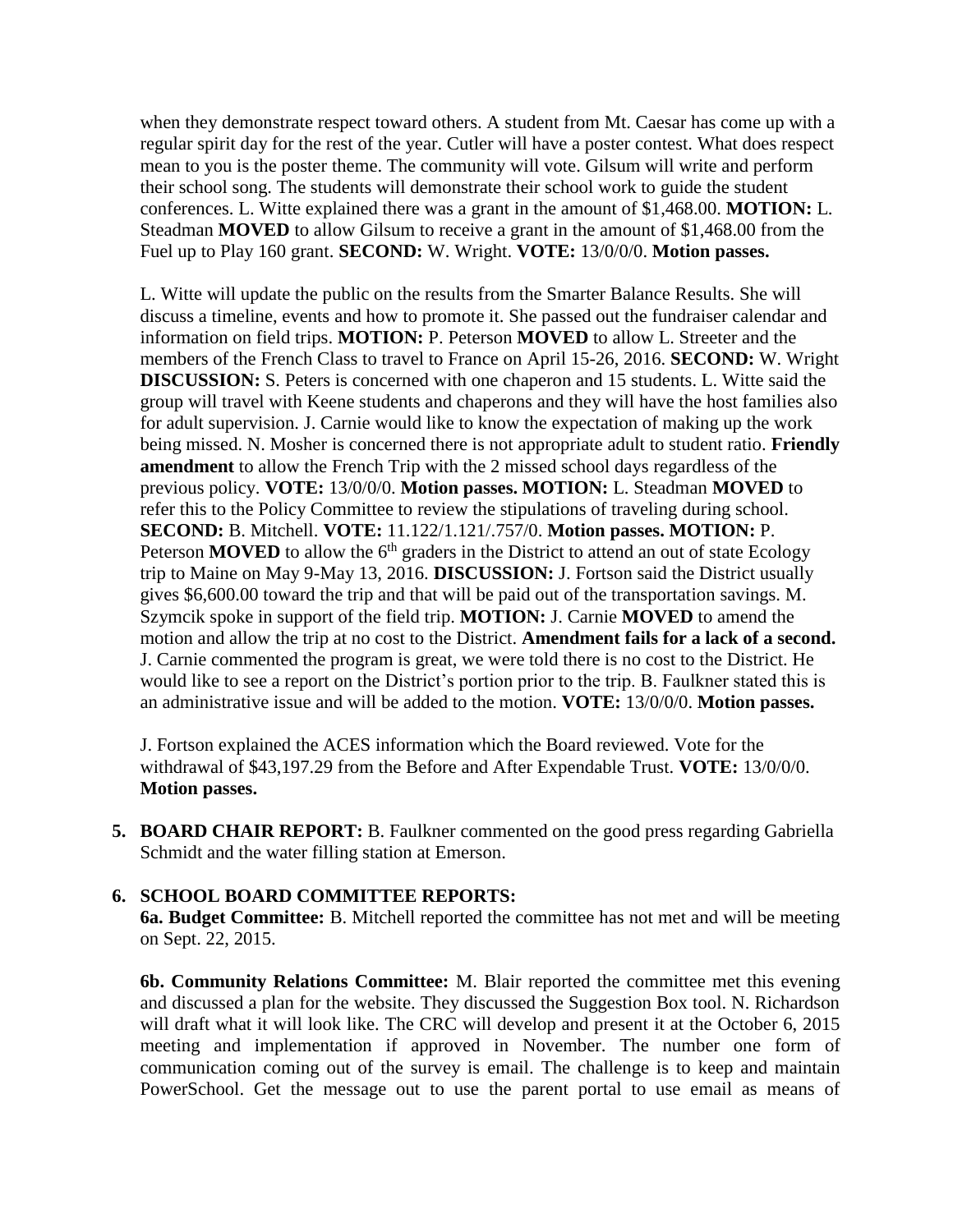communication. The next meeting is on October 6, 2015. N. Mosher said K. Stone sent out the newsletter by email. M. Blair will contact K. Stone.

 **6c. Education and Technology Committee:** P. Bauries reported the committee met and have not been able to complete their agenda. They will try to schedule longer meetings. The committee discussed the Troy Kindergarten and the 24 students. They discussed filling slots in the District but transportation was an issue. B. Tatro asked the committee to consider a proposal for an aide for the kindergarten. The committee discussed it with no action taken. The Safety Committee is discussing this as a safety issue. The committee heard a report from L. Kalloger on the first week of school. She spoke of opening day, the Division Leaders, College Boot Camp, the upcoming Evening School Graduation and three positive phone calls from staff to families each week. L. Carey spoke of the Cedar Team Concept and N. Richardson spoke on the HelpDesk. A. Salzmann, M. Suarez and K. Stone presented the committee with a PowerPoint on data from test scores in which they will share together to help the students. The next meeting is on Sept. 23, 2015.

 **6d. Finance and Facilities Committee:** J. Carnie explained the committee had a large agenda and spoke on two items due to lack of time. J. Fortson presented the employee wages and salary increase for the MRSD. She explained the shifting of employees and the change in numbers. The Gilsum usage fees and charges was discussed. The next meeting is scheduled for Sept. 22, 2015. The meeting will take place at the SAU Building and he would like to start discussing the school budgets with the individual principals. **MOTION:** J. Carnie **MOVED** on behalf of the Finance/Facilities Committee to waive the fee for the Gilsum "Before and After School Program" until the end of the 2015-2016 school year. And to continue the discussion starting with the next Finance Committee meeting for a decision on the cost fee of the 2016 Summer Program and to forward this motion to the full Board. **SECOND:** P. Peterson. **DISCUSSION:** L. Witte explained she met with D. LaPointe and R. Jernberg and had a great conversation. R. Jernberg agreed it was fair to pay for the dumpster for \$50.00 and supplies for \$100.00 and electricity at no charge during school and in the summer he has agreed to pay \$25.00 for the dumpster, \$100.00 for supplies and \$5.00 a day for electric/custodial. **MOTION:** P. Peterson **MOVED** to amend the motion to accept the charges negotiated by the Superintendent for the Gilsum "Before and After School Program" **SECOND:** W. Wright. **DISCUSSION:** K. Wheeler asked about any other community use. L. Witte explained a Certificate of Insurance is required. K. Wheeler asked if there were any additional fees for community events. K. Wheeler said the insurance to use the building is covered by the Town of Gilsum Recreation Dept. L. Witte explained to use the building on the weekends there would be a charge for the custodian. K. Wheeler said she thought if the program went through the rec. center there would be no charge. J. Fortson said at one point baby showers and other type of events were being held and they are not covered. L. Witte stated the fees negotiated are specific to the "Before and After School Program". J. Carnie said the motion is okay this year. We need to discuss in depth based on the March 14, 2000 Gilsum Warrant Article. He would agree this is a good solution but it does not address a long term solution. K. Wheeler said insurance was not overlooked. When events took place the individual's homeowners insurance was used. **VOTE on motion as amended:** 13/0/0/0. **Motion passes.**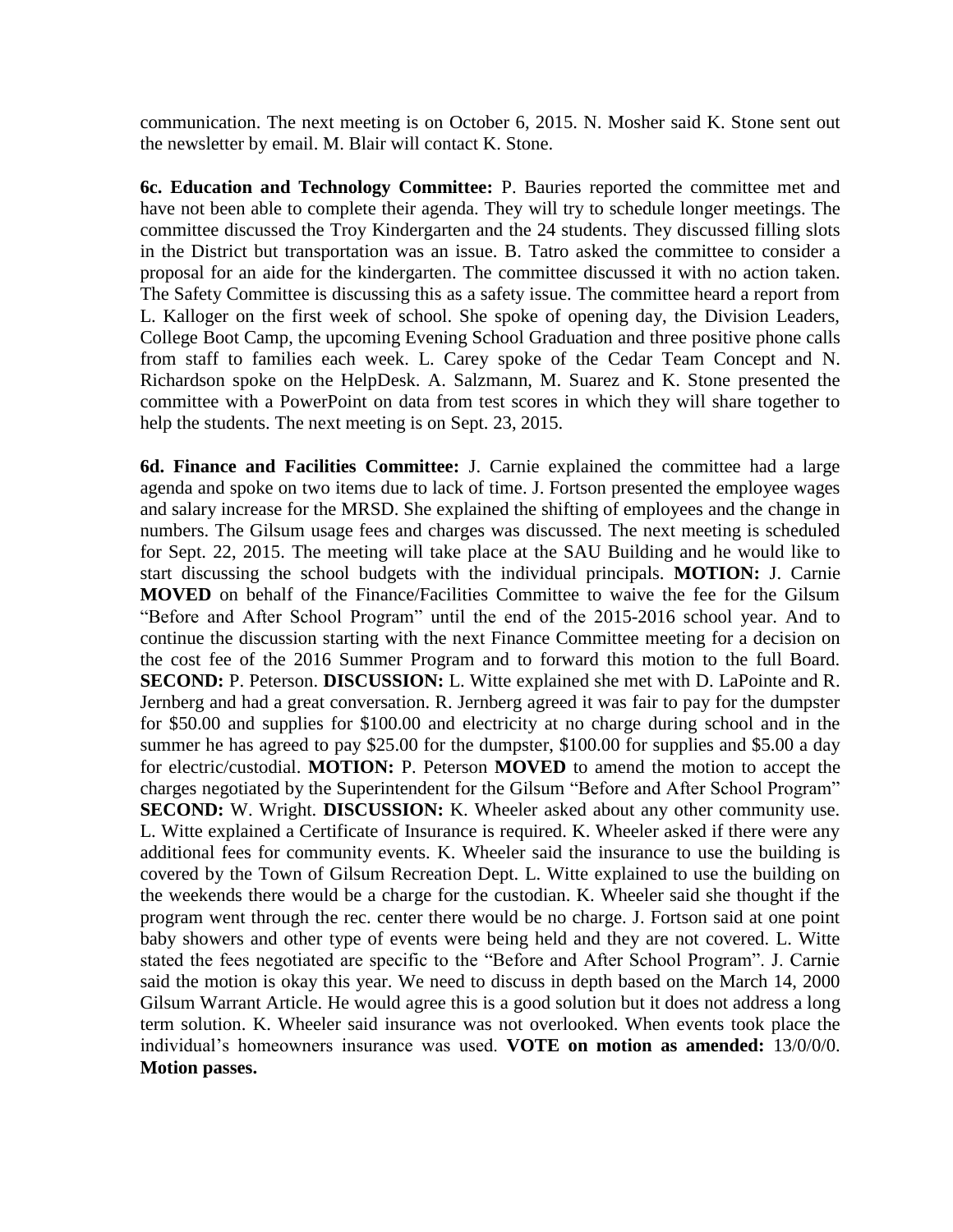**6e. Policy Committee:** M. Blair reported the committee has not met. They presented Policy BHA at the last meeting for the first read. **MOTION:** M. Blair **MOVED** on behalf of the Policy Committee to accept Policy BHA as presented. **SECOND:** W. Wright. **VOTE:**  10.804/0/2.196/0. **Motion passes.** 

**6f. Sports Committee:** M. Blair reported the committee met earlier tonight. They discussed the equipment shed which is complete. D. LaPointe will look at the scoreboards. They discussed the fields and have brought a motion to the Board. **MOTION:** M. Blair **MOVED**  on behalf of the Sports Committee to refer to the Finance /Facilities Committee the review of the fields at the Mt. Caesar complex to renovate to playable condition and to place on a warrant article for the 2016-2017 school year. **SECOND:** W. Wright. **DISCUSSION:** M. Blair explained this is a Finance and Facility issue. D. LaPointe will draft the proposal. The fields have been an issue. **VOTE:** 13/0/0/0. **Motion passes.** The committee discussed the proposal to develop an ice hockey team with Con Val. The two Athletic Directors are working together with the hockey boosters. There is a meeting on Monday at ConVal. It is a quick deadline for approval to ensure this will happen in 2016-2017. The committee discussed the renaming of the gym. J. Smith will discuss it with the family in October. The committee discussed renaming the Sports Committee. **MOTION:** M. Blair **MOVED** on behalf of the Sports Committee to rename the Sports Committee to the Extra-Curricular Committee. **SECOND:** P. Peterson. **DISCUSSION:** P. Peterson said a faculty member was an advocate for all clubs. **VOTE:** 8.568/4.433/0/0. **Motion passes.** J. Carnie is concerned the hockey proposal is in a hurry. We need to look at the entire sports program. What can the district afford and not afford. The role of the AD is to look at the entire sports program. He hopes the committee will address this. The next meeting is on October 6, 2015 at 6:00 PM. M. Blair stated we will be looking at the entire program for youth to ensure a competitive program in all aspects of extra-curricular. There is a need and the committee will be reviewing and looking at the leadership.

**6g. Negotiations:** P. Bauries explained the committee has been meeting weekly. There have been some proposals and some recommendations with counterproposals. She would like to have a non-meeting to discuss some of the issues later tonight.

**6h. Ad Hoc STEAM:** P. Bauries reported the committee has not met.

**6i. School Safety and Discipline Committee:** The committee will meet on Sept. 16, 2015 at 6:00 PM.

## **B. Faulkner called for a 10 minute recess.**

#### **7. OLD BUSINESS:**

**a. SSO Job Description(s):** B. Faulkner explained people requested the job descriptions. The job description is a management position not the School Board. L. Witte has revised the job description. **MOTION:** J. Carnie **MOVED** to refer the SSO Job Description to the Safety and Discipline Committee. **SECOND:** P. Peterson. **DISCUSSION:** J. Smith does not feel this is a Safety Committee issue it is a personnel issue. J. Carnie said it makes perfect sense to send it to the committee. N. Mosher said he does not see a need to send it to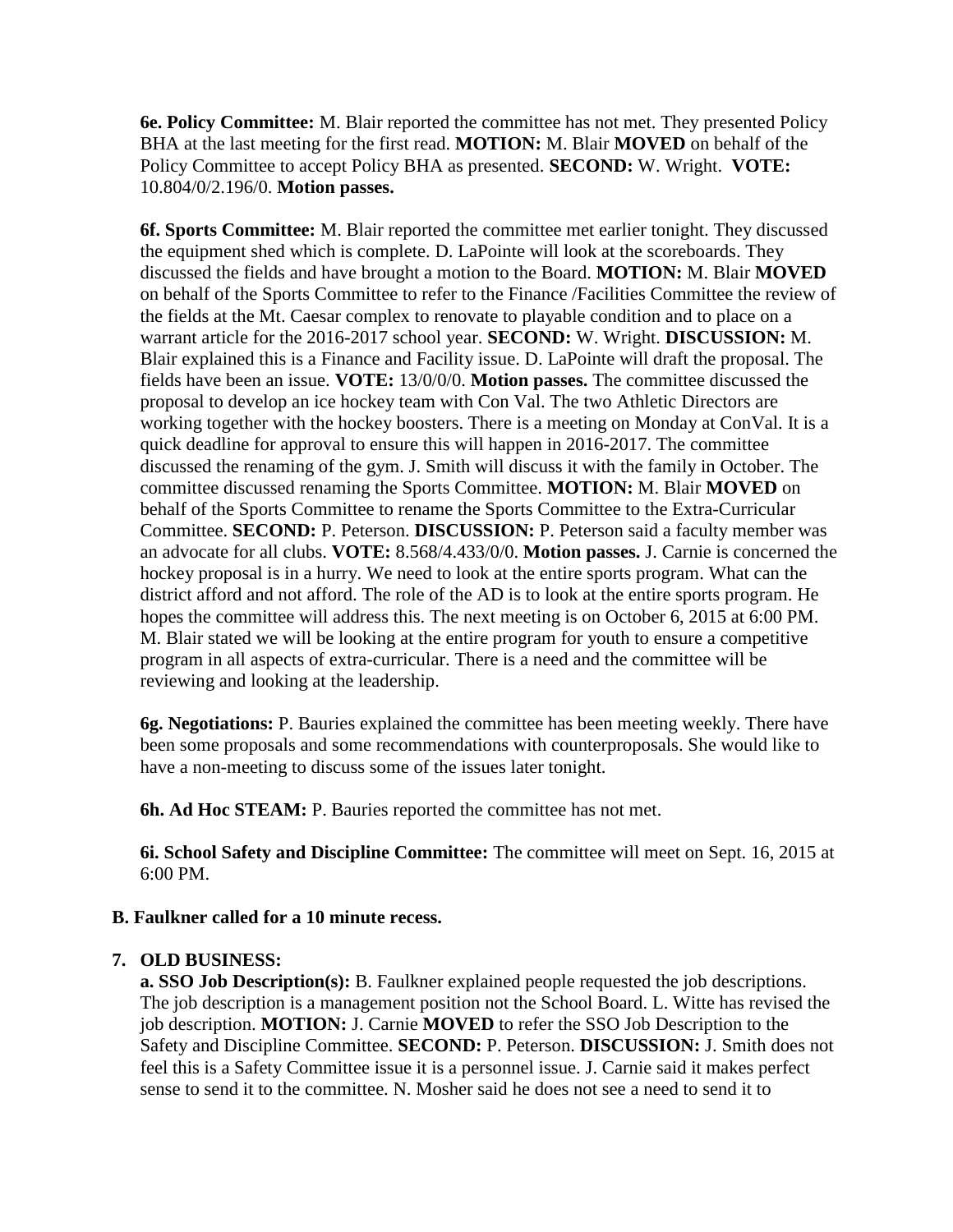committee. B. Mitchell commented L. Witte has her revised document. Possibly share with the Safety Committee but we should not all be involved in the job description. S. Peters stated the SSO or SRO is on the Safety Committee's agenda. N. Mosher would like to discuss SRO and SSO but not related to here. N. Mosher said the job description approved by the Superintendent be put on the website for the Board to review. **VOTE:**  7.433/4.453/1.115/0. **Motion passes.** 

**b. Committee Assignments & Operating Guidelines:** B. Faulkner explained the Board agreed to review the committee assignments in 6 months. He said if the committees are working well they should remain the same. He said a committee with 3 members may be an issue. N. Mosher does not have an issue of any School Board Member being a member on a committee. B. Faulkner spoke of alternates. **MOTION:** B. Tatro **MOVED** to allow all School Board Members as alternates and maybe tapped by the Chair of the subcommittee in order to seat a quorum. **SECOND:** B. Mitchell. **DISCUSSION:** P. Bauries commented the meetings are in Swanzey and the Swanzey members would be asked first. It is not a fair way to handle this. L. Steadman said she works in Keene and can attend the meetings on her way home. There are other members that work around the area. J. Carnie commented the list of operations was never adopted by this Board. J. Carnie said what we are doing now is a fairly good working relationship. The School Board does not have alternates. He said the committees are suppose to stay through the year. He does not want to be replaced by someone in Swanzey. N. Mosher commented anything we can do to eliminate politics is a good thing. You are adding to the politics with this motion. P. Peterson said we have some committees that are working well. B. Mitchell is in favor of the motion. K. Wheeler would not agree with the motion. She would like to have her seat filled by someone sharing her view points. She would suggest appointing a member herself. J. Carnie said it is a political situation aimed at the small towns. **VOTE:** P. Peterson-no, W. Wright-no, K. Wheeler-no, J. Carnie-no, P. Bauries-no, N. Mosher-no, B. Faulkner-yes, B. Mitchell-yes, J. Smith-no, B. Tatro-yes, S. Peters-yes, L. Steadman-yes. 5.361/7.640/0/0. **Motion fails. MOTION:** M. Blair **MOVED** to appoint S. Peters to the Extra-Curriculum Committee. **SECOND:** W. Wright. **VOTE:** 12.002/0/.998/0. **Motion passes.** 

## **8. NEW BUSINESS:**

**MOTION:** B. Tatro **MOVED** to accept the manifest in the amount of \$1,122,332.08. **SECOND:** J. Smith **VOTE:** 13/0/0/0. **Motion passes.** J. Smith would like to thank Norita for the answers regarding the manifest.

## **9. Setting Next Meeting's Agenda:**

- **1. Monadnock United Resolution**
- **2. Hockey Proposal**
- **10. Public Comments:** M. Blair apologized in regards to the recess at the last meeting. He should have addressed it head on.
- **11. 10:05 PM Motion to enter into Non-Public Session under RSA 91-A:3 II (b) Hiring of a Public Employee: MOTION:** B. Mitchell **MOVED** to enter into Non-Public Session under